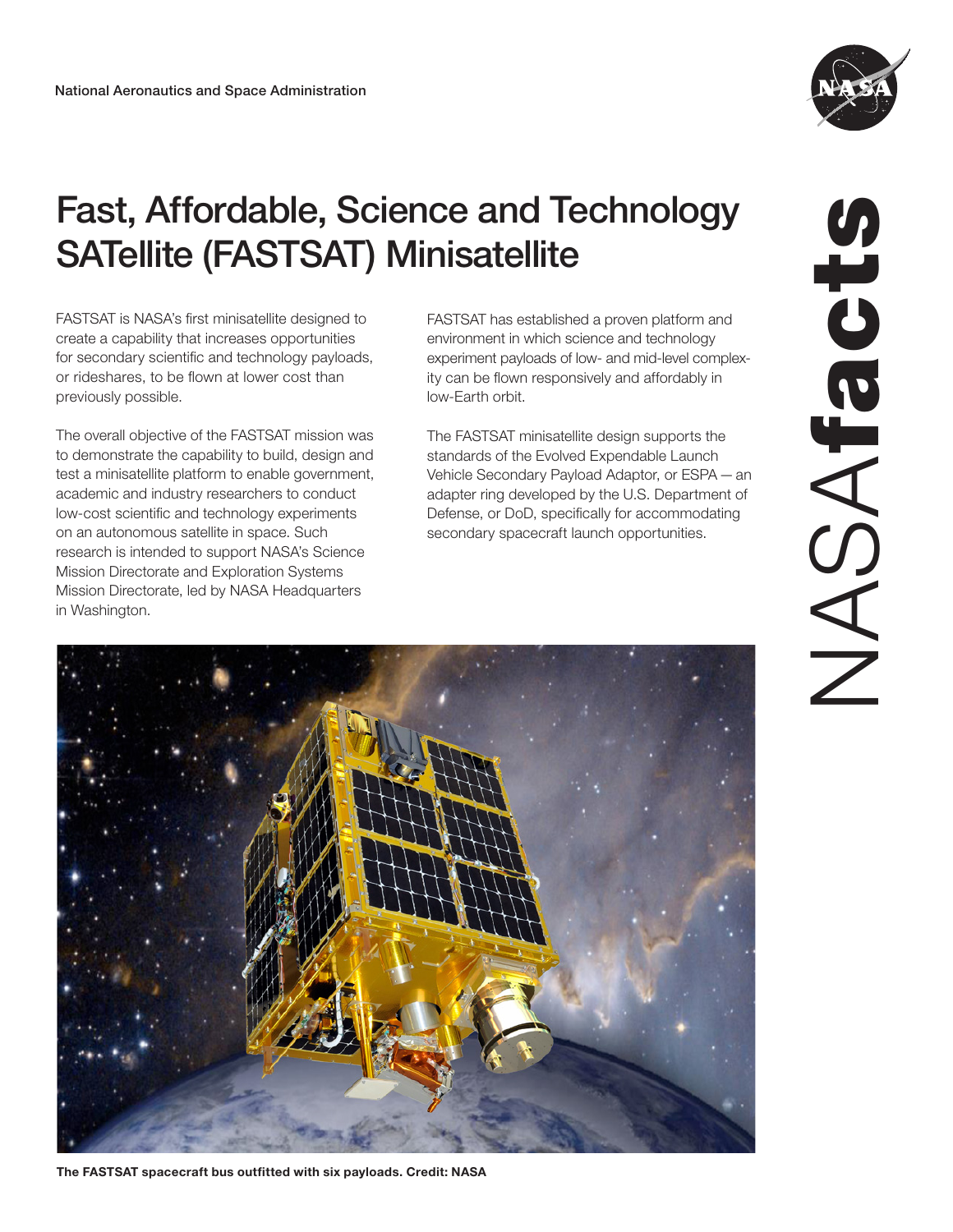### The Mission

Gaining access to space is a costly endeavor with limited opportunities for small launch payloads. Delayed access to space impacts science and technology research that could bring advancements or solutions to real-world problems.

FASTSAT, leveraging the ESPA accommodations, enables opportunities for multiple users to conduct research on numerous launch vehicles in space at lower cost and with greater frequency than previously possible.

The ESPA accommodates up to six, 400-pound secondary satellites to "share a ride to space" with an additional primary payload up to 15,000 pounds. The ESPA ring attaches between the primary payload and the expendable upper stage on an Atlas V or Delta IV. This configuration provides a "virtually free" ride for ESPA-class satellites and increased opportunities for launch ridesharing with DoD ESPA configurable launch vehicles for science and technology experiments.

The FASTSAT-Huntsville project began in late 2008, when NASA's Marshall Space Flight Center in Huntsville, Ala., and the Department of Defense Space Test Program at the Space Development and Test Wing at Kirtland Air Force Base, N.M., formed a partnership to develop a high-risk, low-cost technology demonstration experiment. The development pace was fast because the Space Test Program had received notification just 14 months prior to launch that a secondary payload had been cancelled on the STP-S26 mission, opening up a payload vacancy.

FASTSAT was selected as an "outside-the-box" solution that afforded a highly synergistic concept which satisfied experiment, payload and launch schedule requirements. The minisatellite was designed, assembled and tested in-house at the Marshall Center using off-the-shelf commercial hardware by NASA and a group of industry partners.

FASTSAT serves as a scientific laboratory platform containing all the resources needed to carry out scientific and technology research operations for the mission time period. It was approved by the Department of Defense's Space Experiments Review Board, a group of defense organizations and NASA personnel assigned to maintain the defense department's experiment priority list. Potential space experiments are reviewed and ranked by priority. The highest ranking experiments are flown by the Space Test Program as budget and resources permit.

FASTSAT and all six experiments successfully passed all phases of flight operations and fulfilled all science requirements.

#### Mission Profile

FASTSAT, one of three secondary minisatellite payloads approved to fly on a Minotaur IV launch vehicle built and operated by Orbital Sciences Corporation, was launched from the Alaska Aerospace Development Corporation's Kodiak Launch Complex on Kodiak Island, Alaska.

Outfitted with six technology and atmospheric experiments, FASTSAT lifted off from Kodiak in late fall 2010. Approximately 20 minutes after launch, FASTSAT separated from the launch vehicle for orbital insertion. Thirty minutes later, FASTSAT automatically powered up to begin initial checkout operations, and the Marshall Center contacted the spacecraft and began on-orbit operations. For the first 11 days after launch, the spacecraft and the experiments went through an on-orbit commissioning phase.

The next 180 days were focused on science operations. A checkout and performance analysis of each science instrument was performed. Then, one by one, each experiment was turned on to perform its science objectives. Upon completion of the science phase, additional characterization of the spacecraft was performed to test additional flight objectives. The experiments were performed in parallel to test the overall abilities of the spacecraft. This lasted approximately 120 days.

Mission control for FASTSAT and its onboard experiments was managed from the small satellite-mission control room at the Marshall Center's Huntsville Operations and Science Control Center. Experiment operations also were performed using the control center's capabilities for managing remote science operations by investigators at their own facilities.

#### Spacecraft Overview:

FASTSAT enables both NASA and military opportunities to conduct innovative research missions that gain unique scientific insights or mature the readiness of new technology components, subsystems or systems by increasing the Technology Readiness Level for future missions. FASTSAT was developed with simplicity in the design of the spacecraft subsystems that provide power management, onboard storage of experiment data, control of experiments, communications with ground stations, propellantless mechanisms for attitude control and a GPS system for navigation.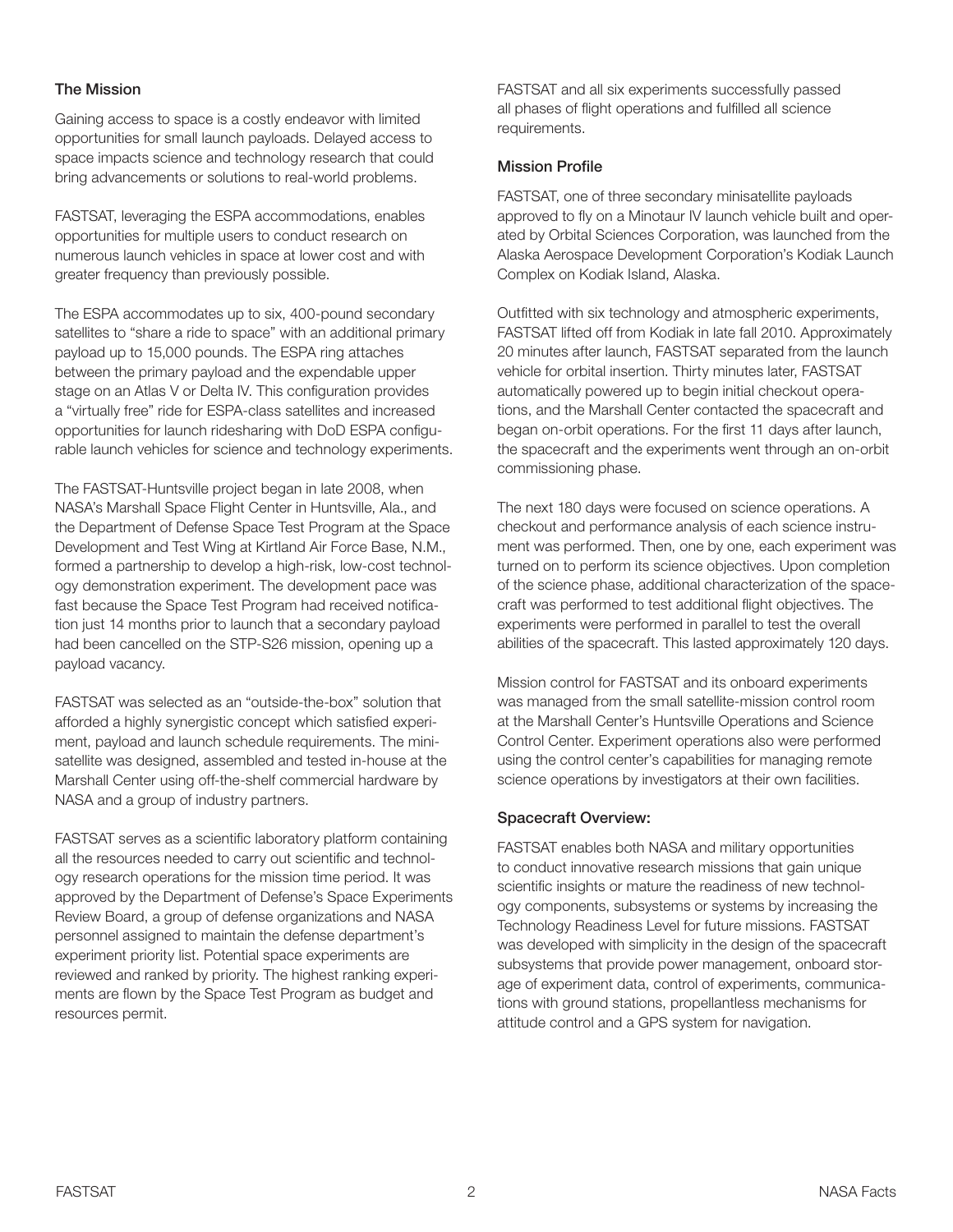

#### Experiments Overview:



NanoSail-D stowed



# NanoSail-Demonstration (NanoSail-D)

NanoSail-D demonstrated deployment of a compact solar sail boom system and led to further development of this alternative propulsion technology, with FASTSAT's ability to eject a nanosatellite from a minisatellite—a NASA first—without re-contacting the FASTSAT satellite bus. NanoSail-D, managed by the Marshall Center, was the first NASA

solar sail successfully deployed in low Earth orbit.

NanoSail-D was designed and built by NASA engineers at Marshall, in collaboration with the Nanosatellite Missions Office at NASA's Ames Research Center in Moffett Field, Calif., and Nexolve in Huntsville. The experiment is a joint effort by the U.S. Air Force Research Laboratory at Kirtland Air Force Base, N.M.; NASA; and the U.S. Army Space and Missile Defense Command and the Von Braun Center for Science & Innovation, both in Huntsville.



Miniature Star Tracker

# Light Detection System and Miniature Star Tracker

The Light Detection System and the Miniature Star Tracker are managed by the Air Force Research Laboratory.

The Light Detection System evaluated techniques for measuring the atmospheric propagating characteristics on coherent light generated from known ground stations.



Light Detection System

The FASTSAT spacecraft carried three atmospheric instruments built at NASA's Goddard Space Flight Center in Greenbelt, Md., in partnership with the U.S. Naval Academy in Annapolis, Md. The instruments included the Thermosphere Temperature Imager, designed to measure remotely the